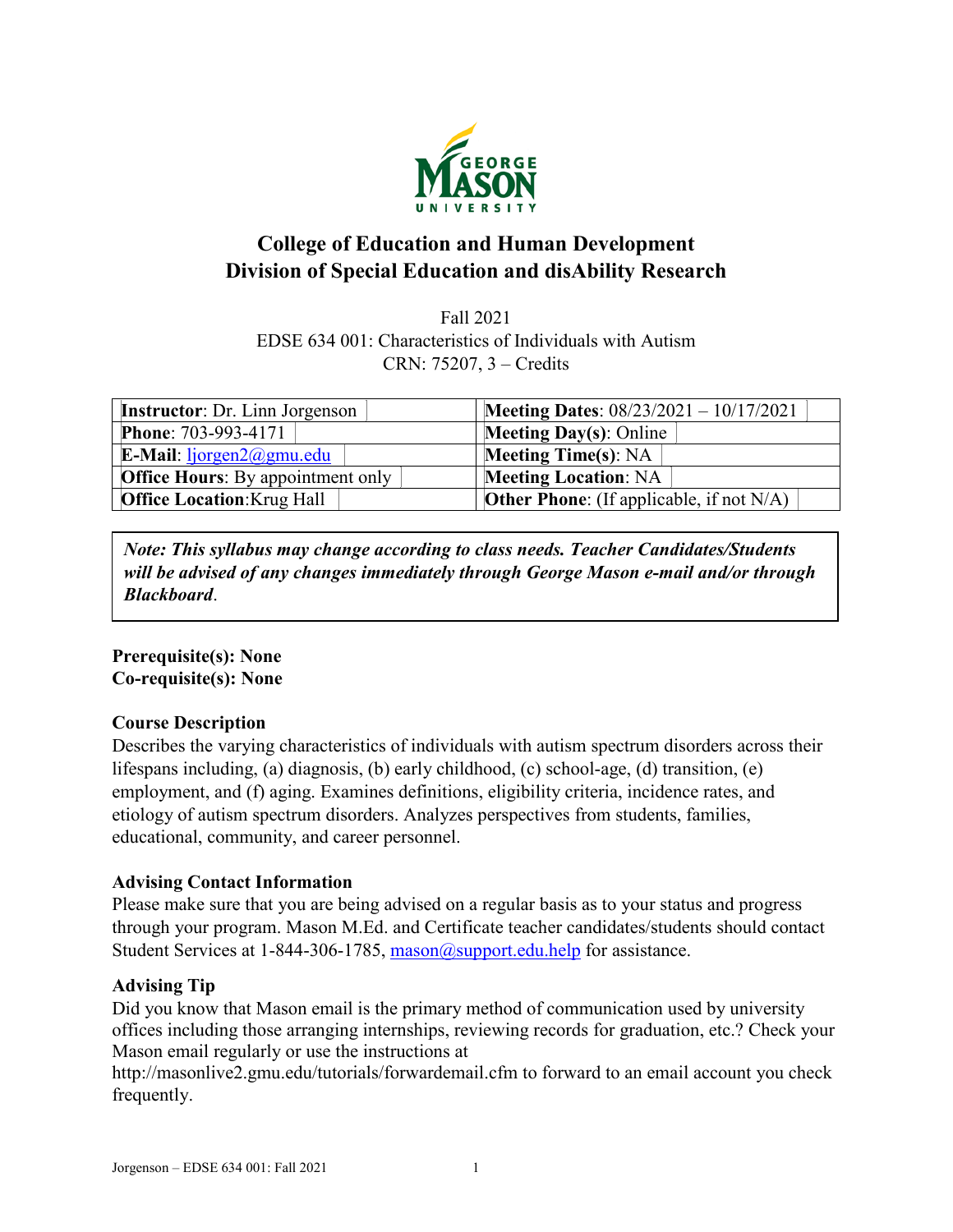# **Course Delivery Method**

Learning activities include the following:

- 1. Class lecture and discussion
- 2. Application activities
- 3. Small group activities and assignments
- 4. Video and other media supports
- 5. Research and presentation activities
- 6. Electronic supplements and activities via Blackboard

This course will be delivered online (76% or more) using an asynchronous format via the Blackboard Learning Management system (LMS) housed in the MyMason portal. You will log in to the Blackboard (Bb) course site using your Mason email name (everything before @masonlive.gmu.edu) and Patriot Pass password. The course site will be available in accordance with the posted start date.

**Under no circumstances, may candidates/students participate in online class sessions (either by phone or Internet) while operating motor vehicles. Further, as expected in a faceto-face class meeting, such online participation requires undivided attention to course content and communication.**

### **Technical Requirements**

To participate in this course, students will need to satisfy the following technical requirements:

• High-speed Internet access with standard up-to-date browsers. To get a list of Blackboard's supported browsers see: [Browser support](https://help.blackboard.com/Learn/Student/Getting_Started/Browser_Support#supported-browsers) [\(https://help.blackboard.com/Learn/Student/Getting\\_Started/Browser\\_Support#supported](https://help.blackboard.com/Learn/Student/Getting_Started/Browser_Support#supported-browsers) [-browsers\)](https://help.blackboard.com/Learn/Student/Getting_Started/Browser_Support#supported-browsers)

To get a list of supported operation systems on different devices see: [Tested devices and](https://help.blackboard.com/Learn/Student/Getting_Started/Browser_Support#tested-devices-and-operating-systems)  [operating systems](https://help.blackboard.com/Learn/Student/Getting_Started/Browser_Support#tested-devices-and-operating-systems) [\(https://help.blackboard.com/Learn/Student/Getting\\_Started/Browser\\_Support#tested](https://help.blackboard.com/Learn/Student/Getting_Started/Browser_Support#tested-devices-and-operating-systems)[devices-and-operating-systems\)](https://help.blackboard.com/Learn/Student/Getting_Started/Browser_Support#tested-devices-and-operating-systems)

- Students must maintain consistent and reliable access to their GMU email and Blackboard, as these are the official methods of communication for this course.
- Students may be asked to create logins and passwords on supplemental websites and/or to download trial software to their computer or tablet as part of course requirements.
- The following software plug-ins for PCs and Macs, respectively, are available for free download:
	- o [Adobe Acrobat Reader](https://get.adobe.com/reader/) [\(https://get.adobe.com/reader/\)](https://get.adobe.com/reader/)
	- o [Windows Media Player](https://support.microsoft.com/en-us/help/14209/get-windows-media-player) [\(https://support.microsoft.com/en-us/help/14209/get](https://support.microsoft.com/en-us/help/14209/get-windows-media-player)[windows-media-player\)](https://support.microsoft.com/en-us/help/14209/get-windows-media-player)
	- o [Apple Quick Time Player](http://www.apple.com/quicktime/download/) [\(www.apple.com/quicktime/download/\)](http://www.apple.com/quicktime/download/)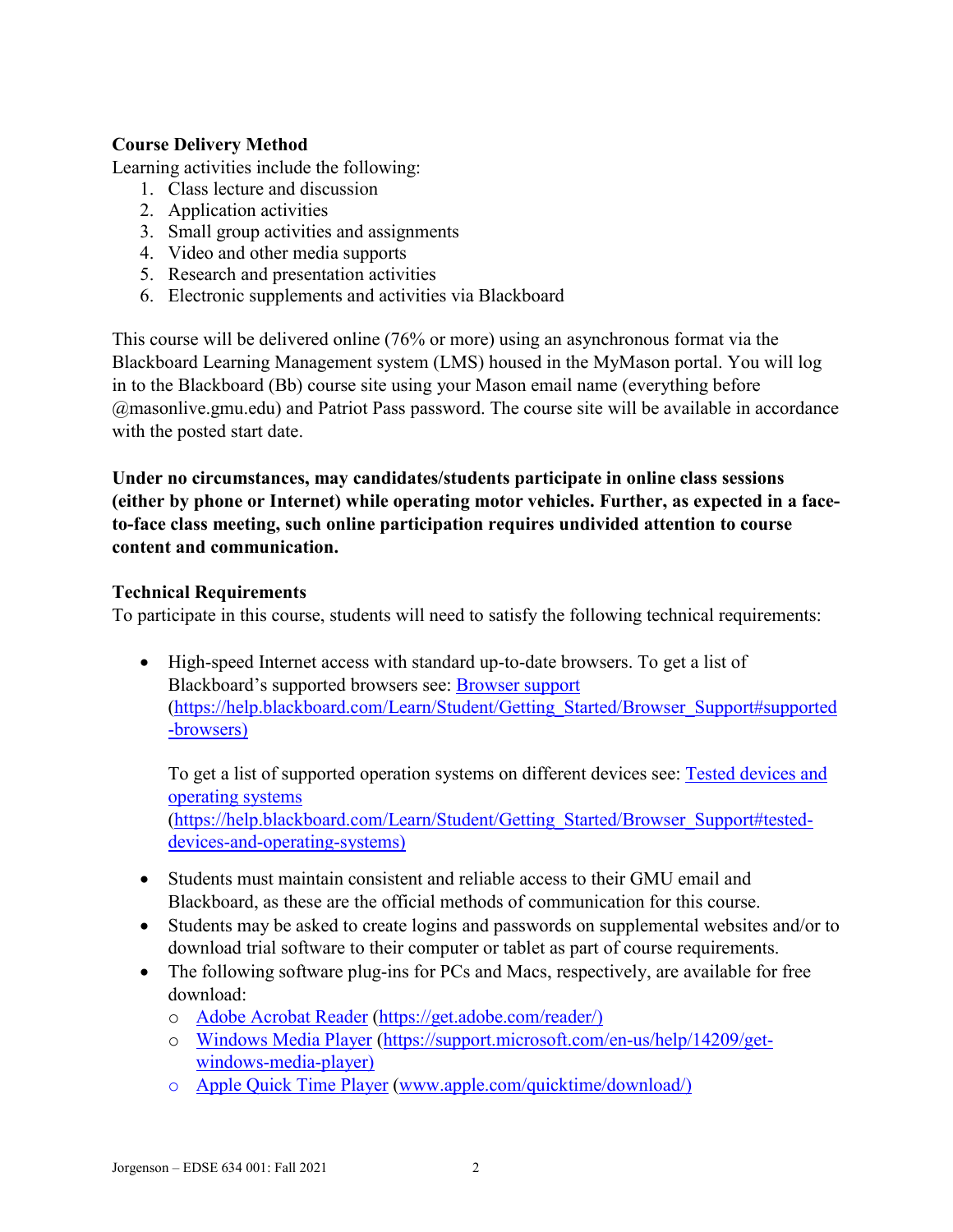- Technical Support 24/7
	- o chat:<https://support.edu/help>
	- $\circ$  call: 1-844-306-1785
	- o e-mail: [Mason@support.edu.help](mailto:Mason@support.edu.help)

## **Expectations**

• Course Week:

Because asynchronous courses do not have a "fixed" meeting day, our week will start on Tuesdays at 12:01 a.m., and finish on Mondays at 11:59 p.m.

Our course week will begin on the day that our synchronous meetings take place as indicated on the Schedule of Classes.

• Log-in Frequency:

Students must actively check the course Blackboard site and their GMU email for communications from the instructor, class discussions, and/or access to course materials at least 3 times per week.

• Participation:

Students are expected to actively engage in all course activities throughout the semester, which includes viewing all course materials, completing course activities and assignments, and participating in course discussions and group interactions.

• Technical Competence:

Students are expected to demonstrate competence in the use of all course technology. Students who are struggling with technical components of the course are expected to seek assistance from the instructor and/or College or University technical services.

# • Technical Issues:

Students should anticipate some technical difficulties during the semester and should, therefore, budget their time accordingly. Late work will not be accepted based on individual technical issues.

# • Workload:

Please be aware that this course is **not** self-paced. Students are expected to meet *specific deadlines* and *due dates* listed in the **Class Schedule** section of this syllabus. It is the student's responsibility to keep track of the weekly course schedule of topics, readings, activities and assignments due.

• Instructor Support:

Students may schedule a one-on-one meeting to discuss course requirements, content or other course-related issues. Those unable to come to a Mason campus can meet with the instructor via telephone or web conference. Students should email the instructor to schedule a one-on-one session, including their preferred meeting method and suggested dates/times.

• Netiquette:

The course environment is a collaborative space. Experience shows that even an innocent remark typed in the online environment can be misconstrued. Students must always re-read their responses carefully before posting them, so as others do not consider them as personal offenses. *Be positive in your approach with others and*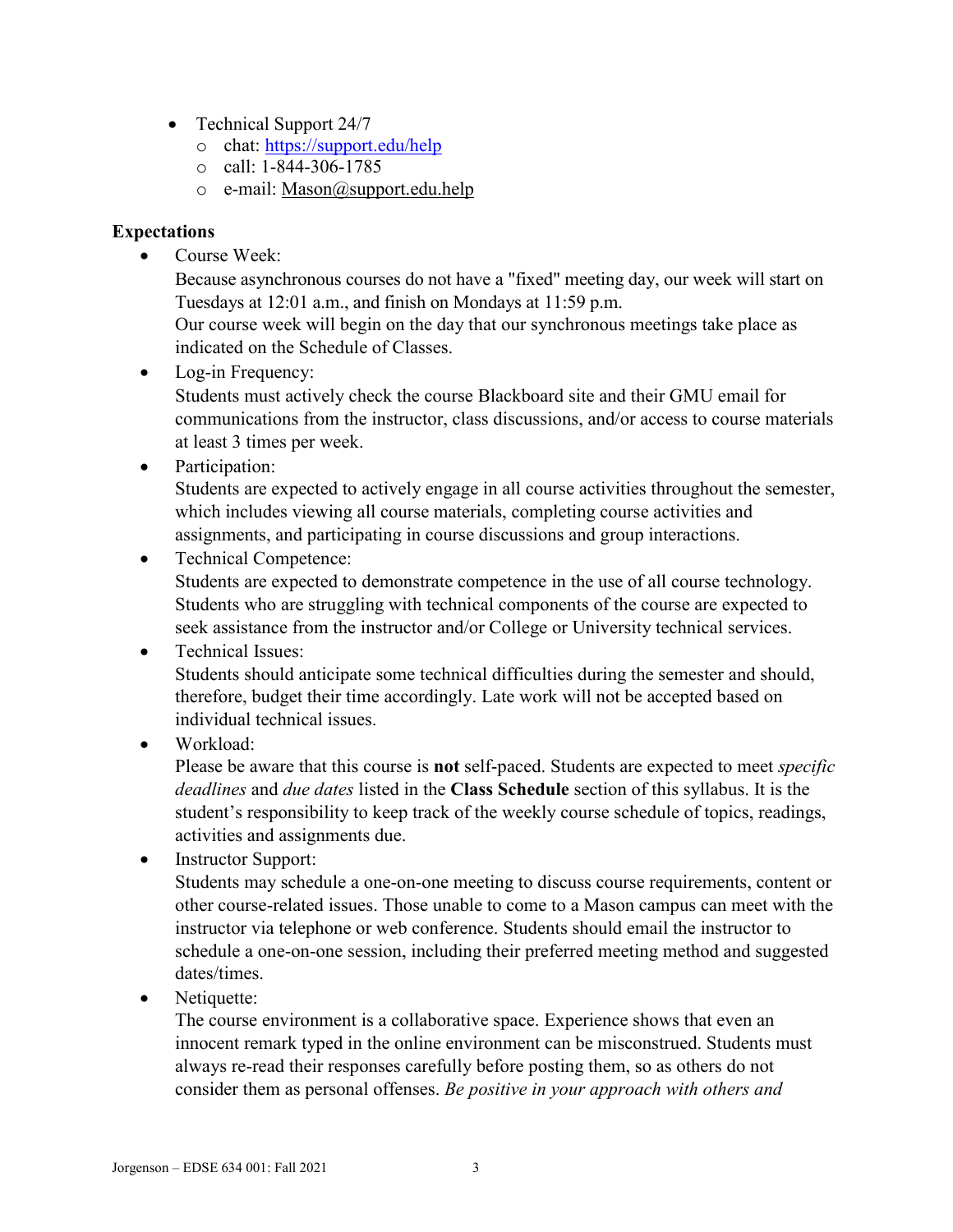*diplomatic in selecting your words*. Remember that you are not competing with classmates, but sharing information and learning from others. All faculty are similarly expected to be respectful in all communications.

• Accommodations:

Online learners who require effective accommodations to insure accessibility must be registered with George Mason University Disability Services.

# **Learner Outcomes**

Upon completion of this course, teacher candidates/students will be able to:

1. Describe the characteristics and diagnosis of autism spectrum disorder as defined by the most recent version of the Diagnostic and Statistical Manual of Mental Disorders.

2. Discriminate between and analyze varying perspectives on the etiology and prevalence of autism spectrum disorder.

3. Examine the characteristics of individuals with autism spectrum disorder throughout their lifespans.

4. Describe the wide range of skills and diversity of individuals with autism spectrum disorder across their lifespans.

5. Describe and evaluate responsive, research-based instructional techniques for individuals with autism spectrum disorder.

6. Review a variety of assessments to determine strengths and needs to formulate a comprehensive picture of an individual with autism spectrum disorder.

7. Distinguish between types of integration and activities that promote ideal sensory that promote ideal sensory levels with autism spectrum disorder.

## **Course Relationship to Program Goals and Professional Organizations**

This course is part of the George Mason University, School of Education (SOED), Special Education Program for the Teaching Students with Autism Graduate Certificate. This program complies with the skill competencies for professionals and paraprofessionals in Virginia supporting individuals with autism across the lifespan developed by the Virginia Autism Council. The competencies addressed in this class include General Autism Knowledge, Instructional Programming, and Social Skills.

# **Required Textbooks**

Boucher, J. (2017). *Autism spectrum disorder: Characteristics, causes and practical issues*. Sage: Thousand Oaks, CA. ISBN: 9781446295670

Hall, L.J. (2018). *Autism spectrum disorders: From theory to practice (3<sup>rd</sup> ed.)*. Pearson: London. ISBN: 9780134461168

LaBarbera, R. (2019). *Educating students with autism spectrum disorders*: *Partnering with Families for Positive Outcomes.* Sage: Thousand Oaks, CA. ISBN: 9781506338866

# **Recommended Textbooks**

American Psychological Association. (2020). *Publication manual of the American Psychological Association* (7th ed.).<https://doi.org/10.1037/0000165-000>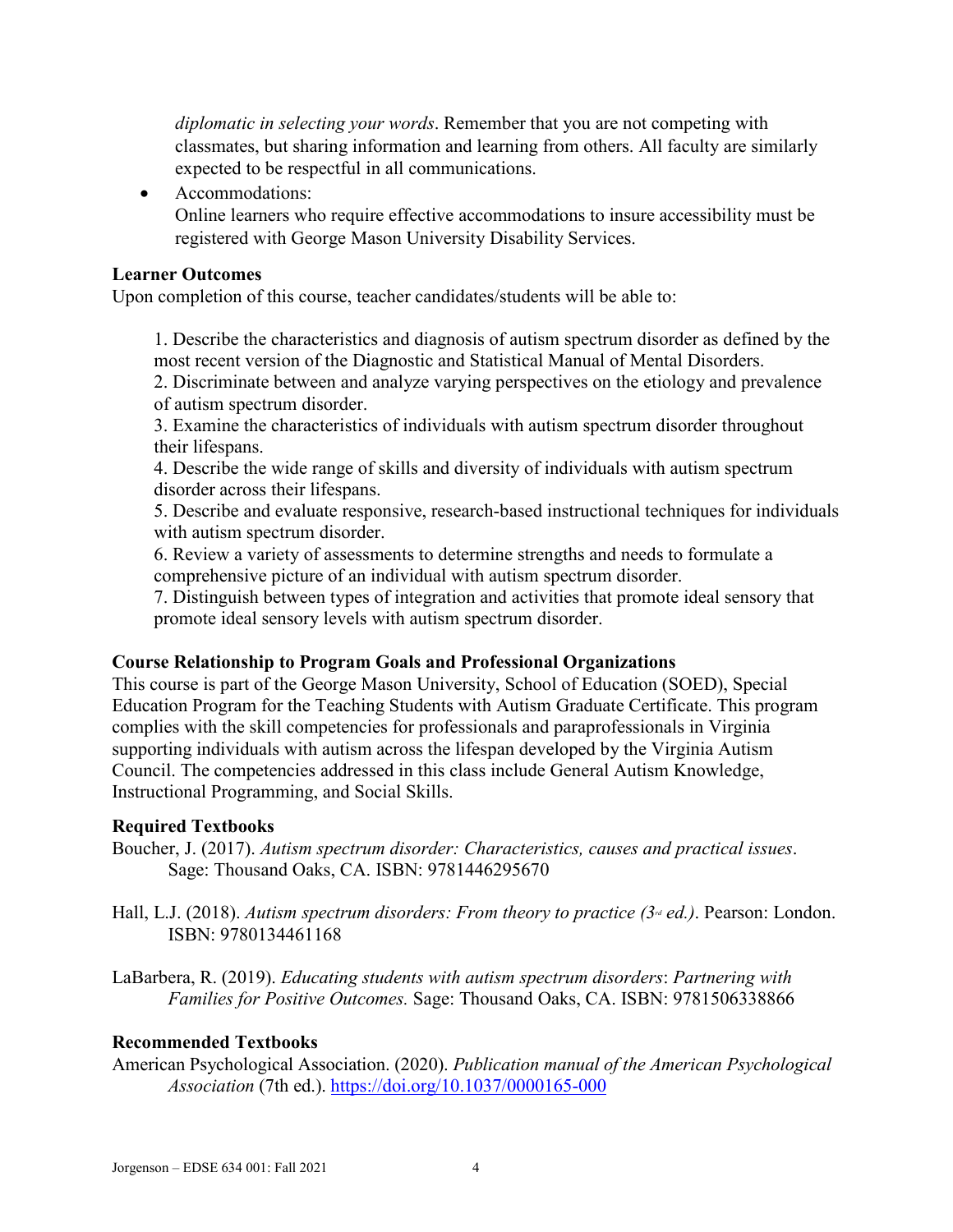### **Course Performance Evaluation**

Students are expected to submit all assignments on time in the manner outlined by the instructor (e.g., Blackboard, VIA, hard copy).

### **VIA Performance-Based Assessment Submission Requirement**

It is critical for the special education program to collect data on how our students are meeting accreditation standards. Every teacher candidate/student registered for an EDSE course with a required Performance-based Assessment (PBA) is required to upload the PBA to VIA (regardless of whether a course is an elective, a one-time course or part of an undergraduate minor). A PBA is a specific assignment, presentation, or project that best demonstrates one or more CEC, InTASC or other standard connected to the course. A PBA is evaluated in two ways. The first is for a grade, based on the instructor's grading rubric. The second is for program accreditation purposes. Your instructor will provide directions as to how to upload the PBA to VIA.

For EDSE 634, the required PBA is the *Assessment Assignment*. Please check to verify your ability to upload items to VIA before the PBA due date.

#### **Assignments and/or Examinations**

#### **Performance-based Assessment**

(VIA submission required)

#### **Media Perception Video Assignment**

The major assignment in this course is a Media Perception Video assignment. This assignment will provide you with the opportunity to select a novel that focuses on a character with Autism Spectrum Disorder (ASD), read the novel.

### **VIA Media Perception Video Assignment Part 1:**

Once you have explored the character fully, you will prepare a video to share with the class in order to explain your synopsis of the book and a comparison of the character to the DSM 5.

Your video should include the following:

- 1. **Summary of book including**:
	- a. Description of characters
	- b. Background
	- c. Setting
	- d. Plot
- 2. **Characteristics of ASD**: Describe a minimum of three characteristics of ASD that are evident in the book's character. Include at least one social characteristic.
- 3. **Strengths:** Describe a minimum of three strengths that the book's character with ASD displays.
- 4. **Challenges:** Describe a minimum of three challenges that the book's character with ASD displays.
- 5. **Personal Reflection:** Provide a personal reflection of the book's content, including:
	- a. Characters
	- b. Plot elements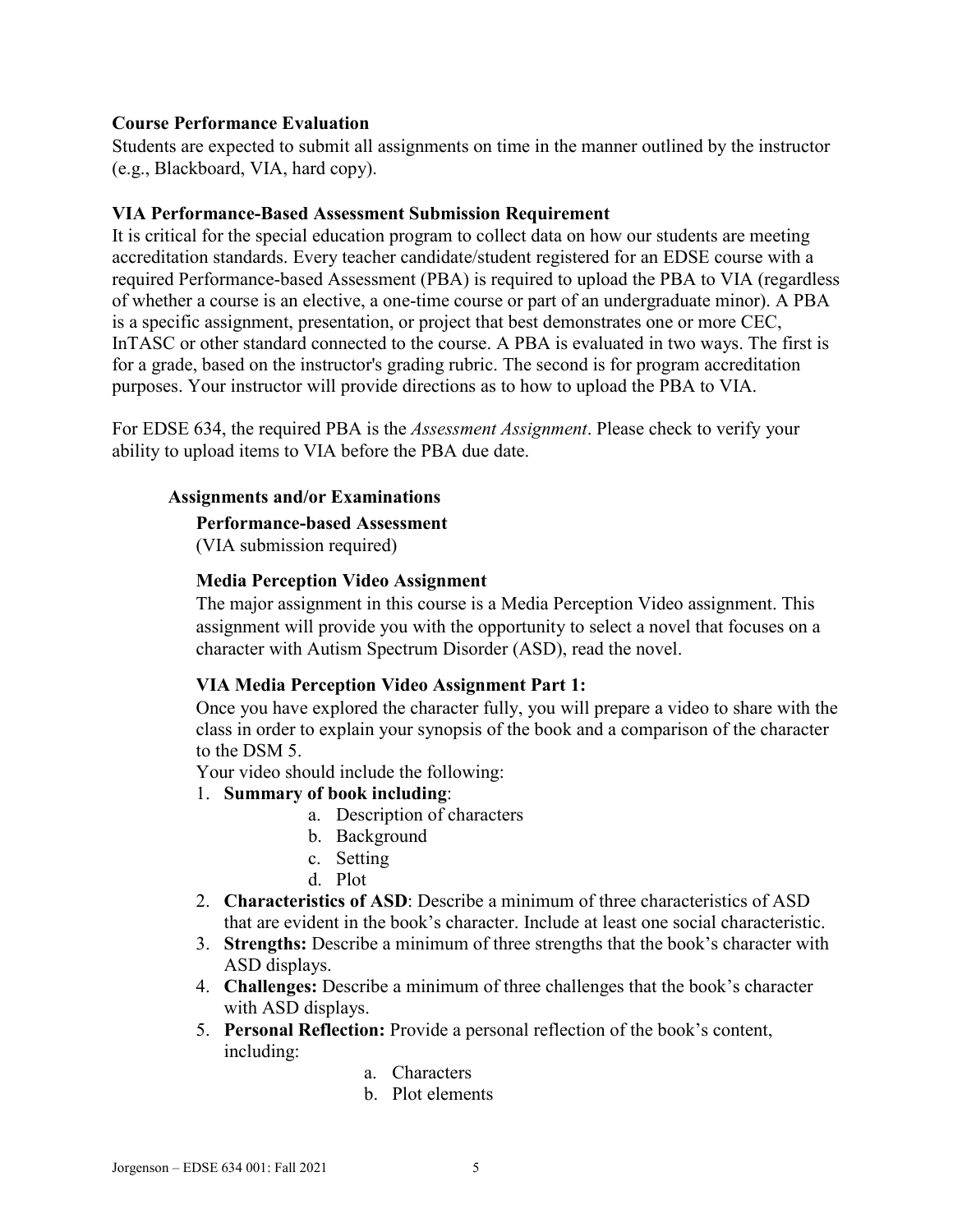c. How your values, experiences, beliefs, andunderstanding of ASD influence your response to the novel.

Book List:

- [Love Anthony b](https://www.amazon.com/dp/B007EDYKSE/ref=dp-kindle-redirect?_encoding=UTF8&btkr=1)y Lisa Genova
- [Best Boy](https://www.amazon.com/Best-Boy-Novel-Eli-Gottlieb-ebook/dp/B00OBSZNT0/ref=sr_1_1?s=digital-text&ie=UTF8&qid=1534357232&sr=1-1&keywords=best+boy) by Eli Gottlieb
- [The Curious Incident of the Dog in the Night-Time](https://www.amazon.com/Curious-Incident-Dog-Night-Time-Contemporaries-ebook/dp/B000FC1MCS/ref=sr_1_1?s=digital-text&ie=UTF8&qid=1534357281&sr=1-1&keywords=The+Curious+Incident+of+the+Dog+in+the+Night-Time) by Mark Haddon
- [Ginny Moon](https://www.amazon.com/s?url=search-alias%3Ddigital-text&field-keywords=Ginny+Moon) by Benjamin Ludwig
- [House Rules](https://www.amazon.com/House-Rules-Novel-Jodi-Picoult-ebook/dp/B0035G08QM/ref=sr_1_1?s=digital-text&ie=UTF8&qid=1534357393&sr=1-1&keywords=house+rules) by Jodi Picoult
- [The Rosie Project](https://www.amazon.com/Rosie-Project-Novel-Tillman-Book-ebook/dp/B00BSBR9N6/ref=sr_1_1?s=digital-text&ie=UTF8&qid=1534357438&sr=1-1&keywords=The+Rosie+Project&dpID=51zS47EOayL&preST=_SY445_QL70_&dpSrc=srch) by Graeme Simsion

*NOTE: Links are provided to the books in Amazon.com, but you are NOT obligated to purchase from there.*

#### **VIA Media Perception Video Assignment Part 2:**

You will also be responding to two classmates' book analysis videos (please select those who do not yet have responses). Some possible items that you may choose to address in your response include:

- o Ask a follow-up question about the plot or characters in their book
- o Make a connection between your peers' content and your own
- o Comment on a specific piece of information from your peer's video

This assignment will be broken down into small chunks and you will be given guidance each week on which part of the assignment you should be completing.

### **College Wide Common Assessment (VIA submission required)**  $N/A$

### **Other Assignments**

#### **Modules**

All modules will begin on Tuesdays at 12:01 a.m. and must be concluded with work submitted by Monday at 11:59 p.m. **Each module will have an assignment to complete by the end of the module based upon that week's learning. The assignments noted on the schedule are more labor intensive and are designated in bold so you can manage your time wisely.**

#### **Course Policies and Expectations**

#### **Attendance/Participation**

All course work will be online in an Asynchronous format. There will be no face-to-face meeting.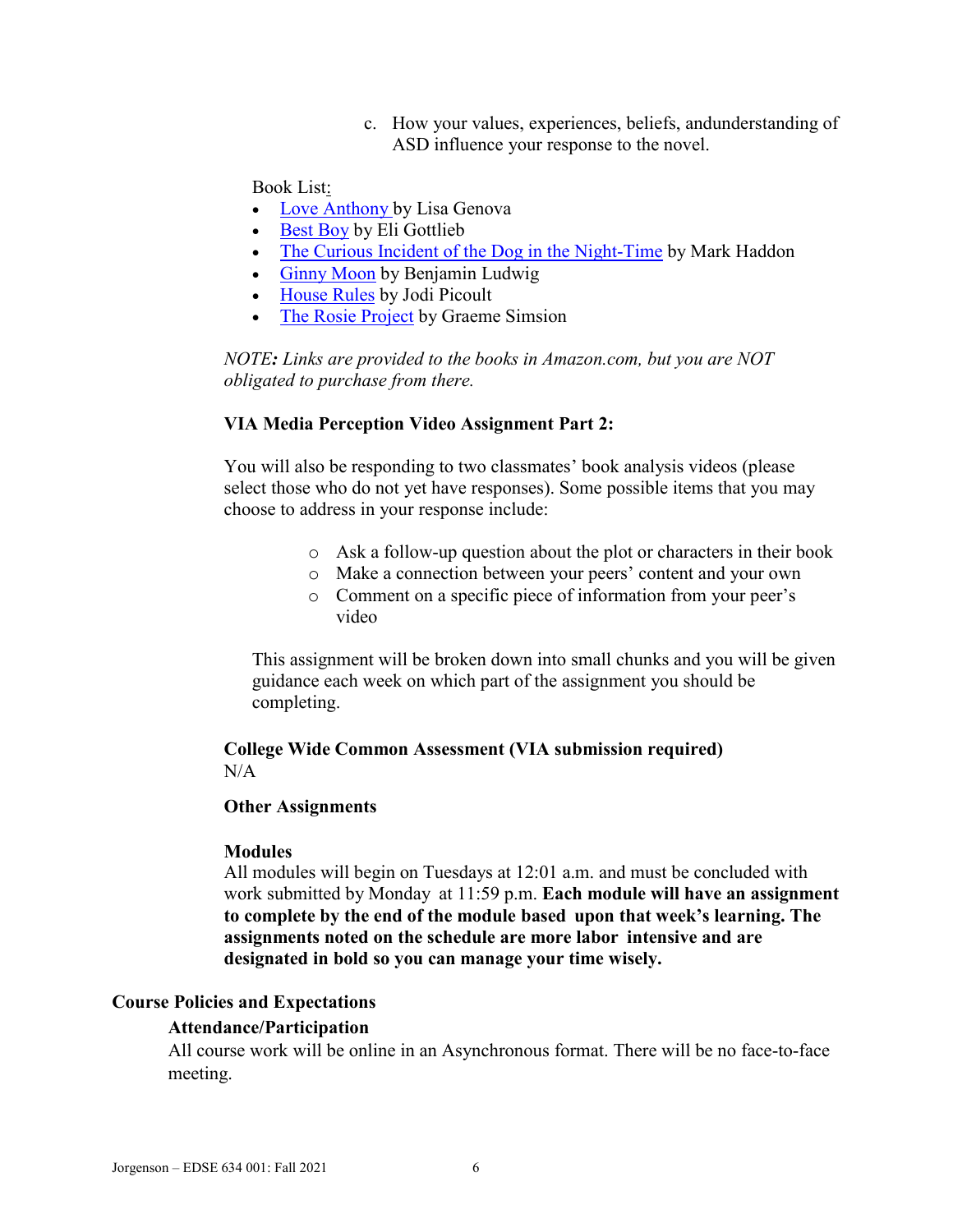### **Late Work**

Work is considered on time if it is submitted by 11:59 p.m. on the date that it is due. *Ten percent of the available points* for the assignment will be deducted each day for late submissions during the first week after the due date. *After one week* **from the due date, assignments will not be accepted***.* Thus an assignment that is three days late is able to obtain only 70% of the points for the assignment regardless of the quality of the work. After one week, the assignment will no longer be accepted and a score of zero will be entered into the grade book for that assignment.

The date that the assignment was received by the instructor **via email or Blackboard**  will be considered the date submitted. Submitting an assignment late does not alter the due dates of the other assignments and prevents timely feedback to students regarding their work that may be of value in later assignments. Strive to keep up with the assignment schedule so that you will be able to have appropriate formative evaluation and feedback from your instructor across the semester.

#### **Other Requirements**

#### *Communication*.

The best way to contact me is through email. There is a Send Email icon on the left navigation bar in the course. My email (as well as the emails of your classmates) is located here. I will check email at least once a day on weekdays. I will respond to emails within 24 hours, if not sooner, on weekdays. On the weekends, I will check email on Sunday evening only.

### **Grading (traditional rounding principles apply)**

 $93-100% = A$  $90-92% = A$  $87-89\% = B+$  $83-86% = B$  $80 - 82\% = B$  $70-79\% = C$  $< 69\% = F$ 

**\*Note:** The George Mason University Honor Code will be strictly enforced. See [Academic](https://oai.gmu.edu/)  [Integrity Site](https://oai.gmu.edu/) [\(https://oai.gmu.edu/\)](https://oai.gmu.edu/) and [Honor Code and System](https://catalog.gmu.edu/policies/honor-code-system/)

[\(https://catalog.gmu.edu/policies/honor-code-system/\)](https://catalog.gmu.edu/policies/honor-code-system/). Students are responsible for reading and understanding the Code. "To promote a stronger sense of mutual responsibility, respect, trust, and fairness among all members of the George Mason University community and with the desire for greater academic and personal achievement, we, the student members of the university community, have set forth this honor code: Student members of the George Mason University community pledge not to cheat, plagiarize, steal, or lie in matters related to academic work." Work submitted must be your own new, original work for this course or with proper citations.

### **Professional Dispositions**

Students are expected to exhibit professional behaviors and dispositions at all times. See Policies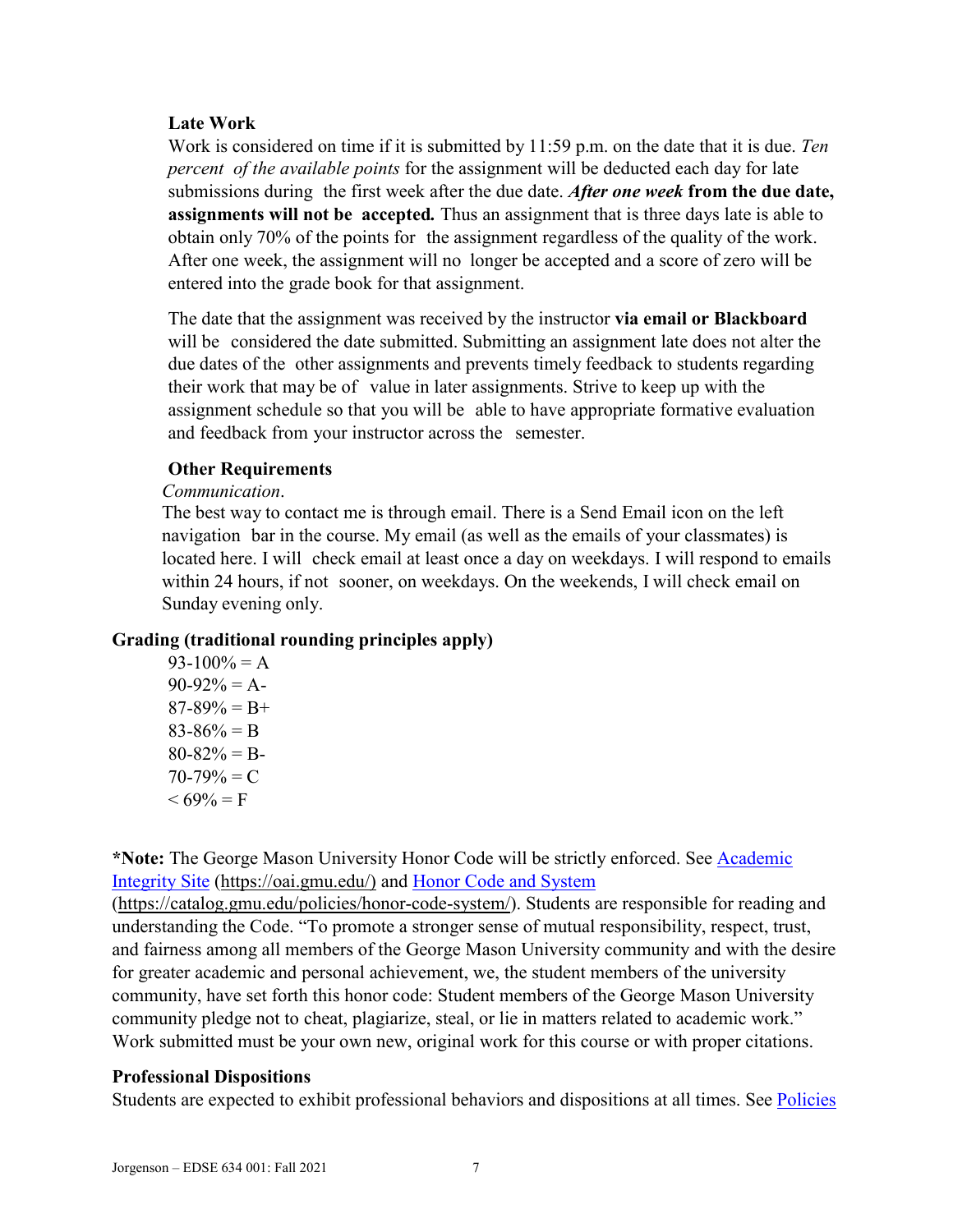[and Procedures](https://cehd.gmu.edu/students/polices-procedures/) [\(https://cehd.gmu.edu/students/polices-procedures/.](https://cehd.gmu.edu/students/polices-procedures/)

# **Class Schedule**

\*Note: Faculty reserves the right to alter the schedule as necessary, with notification to students.

| <b>Module</b>  | <b>Topics and</b>    | <b>Module Assignments</b>                                     |  |  |
|----------------|----------------------|---------------------------------------------------------------|--|--|
|                | <b>Readings</b>      |                                                               |  |  |
| $\mathbf{1}$   | Characteristics      | <b>Assigned Articles</b><br>$\bullet$                         |  |  |
|                | See Blackboard       | <b>Introductory Discussion</b><br>٠                           |  |  |
|                |                      | Getting to Know You<br>$\bullet$                              |  |  |
|                | module for readings  | Characteristic of the Week<br>$\bullet$                       |  |  |
|                |                      | Knowledge Check<br>$\bullet$                                  |  |  |
| 2              | History              | A Look Into the World of Autism Discussion Board<br>$\bullet$ |  |  |
|                |                      | Timeline Assignment<br>$\bullet$                              |  |  |
|                |                      | Media Perception Assignment, Part A<br>$\bullet$              |  |  |
|                |                      | Characteristic of the Week                                    |  |  |
|                |                      | Knowledge Check<br>$\bullet$                                  |  |  |
| 3              | DSM <sub>5</sub>     | DSM-5 Assignment<br>$\bullet$                                 |  |  |
|                |                      | Characteristic of the Week<br>$\bullet$                       |  |  |
|                |                      | Knowledge Check<br>$\bullet$                                  |  |  |
| $\overline{4}$ | Assessment           | Characteristic of the Week<br>$\bullet$                       |  |  |
|                |                      | Knowledge Check<br>٠                                          |  |  |
|                |                      | Mid-Course Survey<br>$\bullet$                                |  |  |
| 5              | Perspectives in      | Media Perception Discussion Board<br>$\bullet$                |  |  |
|                | Media                | Characteristic of the Week                                    |  |  |
|                |                      | Knowledge Check<br>٠                                          |  |  |
| 6              | Social Play          | Language Simplification Discussion Board<br>$\bullet$         |  |  |
|                |                      | Characteristic of the Week<br>$\bullet$                       |  |  |
|                |                      | Knowledge Check<br>٠                                          |  |  |
|                |                      | VIA Media Perception Video Assignment Part 1                  |  |  |
|                |                      | Due                                                           |  |  |
| $\overline{7}$ | Module 7 -           | Theory of Mind Journal<br>$\bullet$                           |  |  |
|                | Cognition            | IRIS Video Compare/Contrast<br>$\bullet$                      |  |  |
|                |                      | <b>Autism Reference Discussion Board</b>                      |  |  |
|                |                      | Characteristic of the Week                                    |  |  |
|                |                      | Knowledge Check                                               |  |  |
|                |                      | VIA Media Perception Video Assignment Part 2                  |  |  |
|                |                      | Due                                                           |  |  |
| 8              | Module $8 -$ Sensory | <b>Sensory Toolbox</b><br>$\bullet$                           |  |  |
|                | Integration          | <b>Sensory Diet</b><br>$\bullet$                              |  |  |
|                |                      | Characteristic of the Week                                    |  |  |
|                |                      | End of Couse Evaluation                                       |  |  |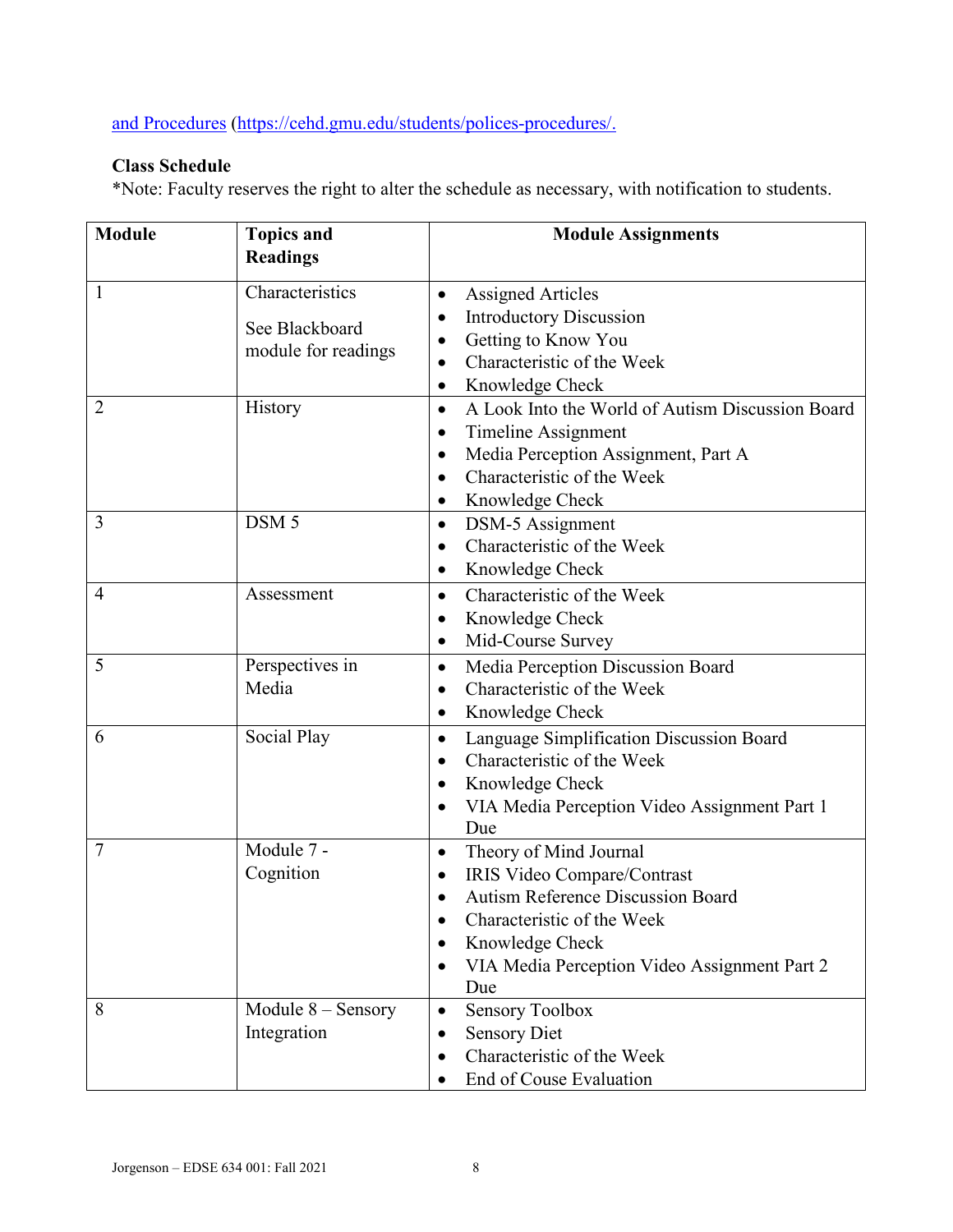## **Core Values Commitment**

The College of Education and Human Development is committed to collaboration, ethical leadership, innovation, research-based practice, and social justice. Students are expected to adhere to these principles: See [Core Values](http://cehd.gmu.edu/values/) [\(http://cehd.gmu.edu/values/\)](http://cehd.gmu.edu/values/).

### **GMU Policies and Resources for Students**

### **Policies**

- Students must adhere to the guidelines of the Mason Honor Code. See Honor Code and [System](https://catalog.gmu.edu/policies/honor-code-system/) [\(https://catalog.gmu.edu/policies/honor-code-system/\)](https://catalog.gmu.edu/policies/honor-code-system/).
- Students must follow the university policy for Responsible Use of Computing. See [Responsible Use of Computing](http://universitypolicy.gmu.edu/policies/responsible-use-of-computing/) [\(http://universitypolicy.gmu.edu/policies/responsible-use](http://universitypolicy.gmu.edu/policies/responsible-use-of-computing/)[of-computing/\)](http://universitypolicy.gmu.edu/policies/responsible-use-of-computing/).
- Students are responsible for the content of university communications sent to their Mason email account and are required to activate their account and check it regularly. All communication from the university, college, school, and program will be sent to students **solely** through their Mason email account.
- Students with disabilities who seek accommodations in a course must be registered with George Mason University Disability Services. Approved accommodations will begin at the time the written letter from Disability Services is received by the instructor. See [Disability Services](https://ds.gmu.edu/) [\(https://ds.gmu.edu/\)](https://ds.gmu.edu/).
- Students must silence all sound emitting devices during class unless otherwise authorized by the instructor.

## **Campus Resources**

- Support for submission of assignments to either Tk20 or VIA should be directed to [Assessment support](mailto:https://cehd.gmu.edu/aero/assessments/) [\(https://cehd.gmu.edu/aero/assessments/\)](https://cehd.gmu.edu/aero/assessments/).
- Questions or concerns regarding use of [Blackboard](https://its.gmu.edu/knowledge-base/blackboard-instructional-technology-support-for-students/) should be directed to Blackboard [Instructional Technology Support for Students](https://its.gmu.edu/knowledge-base/blackboard-instructional-technology-support-for-students/) [\(https://its.gmu.edu/knowledge](https://its.gmu.edu/knowledge-base/blackboard-instructional-technology-support-for-students/)[base/blackboard-instructional-technology-support-for-students/\)](https://its.gmu.edu/knowledge-base/blackboard-instructional-technology-support-for-students/).

### **Notice of mandatory reporting of sexual assault, interpersonal violence, and stalking:**

• As a faculty member, I am designated as a "Non-confidential employee," and must report all disclosures of sexual assault, interpersonal violence, and stalking to Mason's Title IX Coordinator per University Policy 1202. If you wish to speak with someone confidentially, please contact one of Mason's confidential resources, such as Student Support and Advocacy Center (SSAC) at 703-380-1434 or Counseling and Psychological Services (CAPS) at 703-993-2380. You may also seek assistance from Mason's Title IX Coordinator by calling 703-993-8730, or emailing the [Title IX Coordinator](mailto:titleix@gmu.edu) [\(titleix@gmu.edu\)](mailto:titleix@gmu.edu).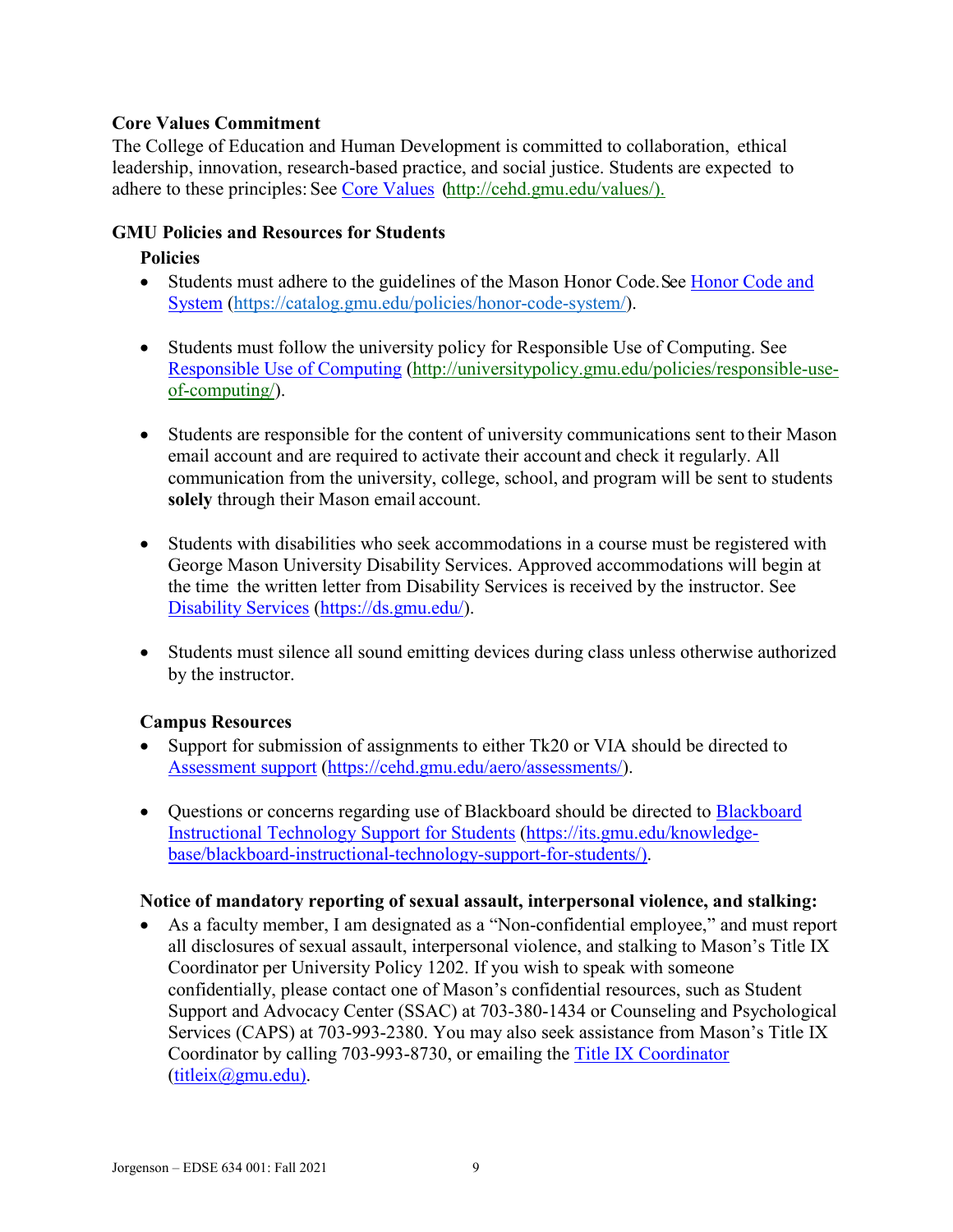- For information on student support resources on campus, see **Student Support Resources** [on Campus](https://ctfe.gmu.edu/teaching/student-support-resources-on-campus) [\(https://ctfe.gmu.edu/teaching/student-support-resources-on-campus\)](https://ctfe.gmu.edu/teaching/student-support-resources-on-campus).
- For additional information on the College of Education and Human Development, please visit our website [College of Education and Human Development](http://cehd.gmu.edu/) [\(http://cehd.gmu.edu/\)](https://cehd.gmu.edu/).

# **Appendix Assessment Rubric(s)**

## **VIA Rubric**

|                                                           | <b>Does Not Meet Expectations</b><br>$1(1-5 points)$                                                                                                                                                                                                                                 | <b>Meets Expectations</b><br>$2(6-9 points)$                                                                                                                                                                                                        | <b>Exceeds Expectations</b><br>3 (10 points)                                                                                                                                                                                                                                                                    |
|-----------------------------------------------------------|--------------------------------------------------------------------------------------------------------------------------------------------------------------------------------------------------------------------------------------------------------------------------------------|-----------------------------------------------------------------------------------------------------------------------------------------------------------------------------------------------------------------------------------------------------|-----------------------------------------------------------------------------------------------------------------------------------------------------------------------------------------------------------------------------------------------------------------------------------------------------------------|
| <b>Summary of Book</b><br>Competency 1.1K and 5.1K        | Candidate fails to provide a<br>clear description of the book,<br>including a description of<br>characters, background,<br>setting and plot.                                                                                                                                         | Candidate provides a<br>clear description of the<br>book, including a<br>description of<br>characters, background,<br>setting and plot.                                                                                                             | Candidate provides a<br>highly detailed description<br>of the book, including a<br>description of characters,<br>background, setting and<br>plot.                                                                                                                                                               |
| <b>Characteristics of ASD</b><br>Competency 1.1K and 5.1K | Candidate fails to describe<br>a minimum of three<br>characteristics of Autism<br>Spectrum Disorder that<br>are evident in the book's<br>character including at<br>least one social<br>characteristic.                                                                               | Candidate describes<br>a minimum of three<br>characteristics of<br>Autism Spectrum<br>Disorder that are<br>evident in the book's<br>character, including<br>at least one social<br>characteristic.                                                  | Candidate describes<br>more than three<br>characteristics of<br>Autism Spectrum<br>Disorder that are<br>evident in the book's<br>character including at<br>least one social<br>characteristic.                                                                                                                  |
| <b>Strengths</b><br>Competency 3.1K                       | Candidate fails to provide a<br>description of 3 strengths of<br>the book's character with<br>ASD.                                                                                                                                                                                   | Candidate provides<br>description of 3<br>strengths of the book's<br>character with ASD.                                                                                                                                                            | Candidate provides highly<br>detailed description of<br>more than 3 strengths of<br>the book's character with<br>ASD.                                                                                                                                                                                           |
| <b>Challenges</b><br>Competency 3.1K                      | Candidate fails to provide a<br>description of 3 challenges of<br>the book's character with<br>ASD.                                                                                                                                                                                  | Candidate provides<br>description of 3<br>challenges of the book's<br>character with ASD.                                                                                                                                                           | Candidate provides<br>highly detailed<br>description of more<br>than 3 challenges of<br>the book's character<br>with ASD.                                                                                                                                                                                       |
| <b>Personal Reflection</b><br>Competency 1.1K and 5.1K    | Candidate fails to provide<br>a personal reflection of<br>book's content including<br>(a) characters and (b) plot<br>elements. Candidate fails<br>to write about how their<br>values, experiences,<br>beliefs, and understanding<br>of ASD influence their<br>response to the novel. | Candidate provides<br>a personal reflection<br>of book's content<br>including (a)<br>characters and (b)<br>plot elements.<br>Candidate writes<br>about how their<br>values, experiences,<br>beliefs, and<br>understanding of<br>ASD influence their | Candidate provides a<br>highly detailed, personal<br>reflection of the book's<br>content including (a)<br>characters and (b) plot<br>elements. Candidate<br>writes in great detail about<br>how their values,<br>experiences, beliefs, and<br>understanding of ASD<br>influence their response to<br>the novel. |